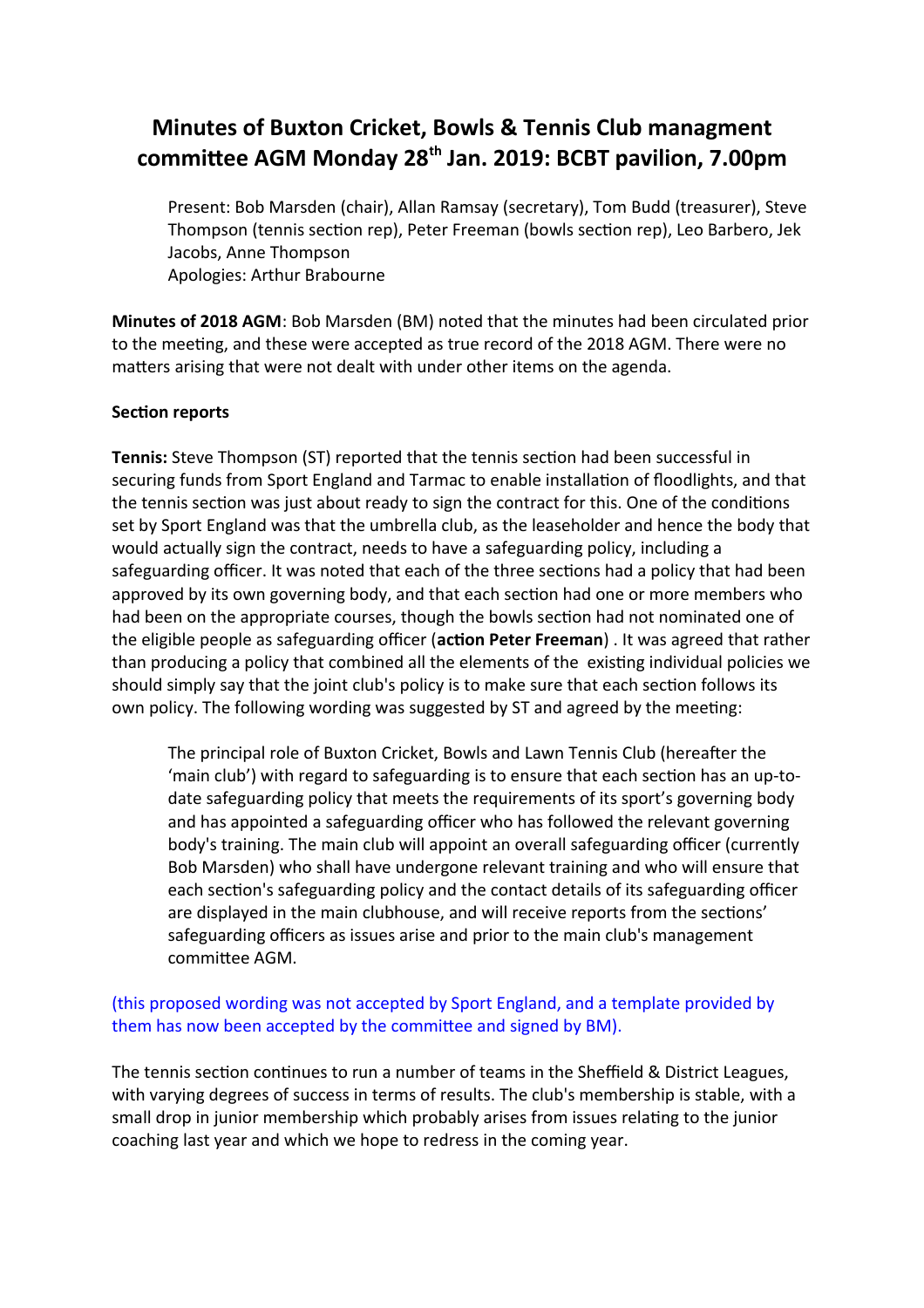**Bowls:** The bowls section has a thriving membership, and has made a number of investments in order to improve their playing surface (notably a 'rain train'). The section hosted a couple of county matches last year, but the behaviour of some visitng players and supporters has led them to decline the invitation to hold further matches in the coming year.

**Cricket:** the cricket section continues to thrive, both on and off the field, with no outstanding achievements or major prolems to report.

## **Chairman's report:**

BM reported that the commitee had proposed that the chairs of the various sectons should act as ex officio trustees, and the proposal was accepted by the meeting (proposed Allan Ramsay (AMR), seconded Tim Budd (TB)). It was noted that the club's insurance should be updated to indemnify the trustees against claims made against the club -- **acton TB** (now confrmed that this has been done).

BM noted that the organisations that had been using the pavilion on a regular basis had now all found new locations, and that this would mean a substantial loss of income, possibly compensated partally by a decrease in the electricity bill. Our income from allowing the University of Derby to use the grounds for parking when hosting weddings was also likely to disappear, but we have an agreement with a classic car organisation to park trailers on the ground for one weekend during the summer. These issues are highlighted in the accounts (see below). The queston of income from the freworks display was also raised: BM reported that Buxton Lions Club were considerably easier to work with than the Rotary Club. TB briefy summarised the history of income from the freworks display, from a fxed sum to a percentage of the profit and back to a fixed sum, and it was pointed out that in a number of years where the weather forced cancellation or led to reduced attendance we had received virtually no income. It was further noted that the income to the Lions Club was used to support local charites. It was agreed that a fxed fee of £600 was appropriate, but BM suggested that the three sections should work together to increase income to the overall club from catering and similar actvites on the night. Jek Jacobs (JJ) pointed out that the club is itself a charity, and raised the possibility of asking the Lions Club for support for community-minded activities such as junior coaching.

BM noted that the track from the bottom entrance up to the uppoer car park was in need of atenton and agreed to raise this with Arthur Braybrooke. He also noted that the arrangements for putting the bins out (that the bowls section would put them out in winder the cricket secton in summer) had not worked as smoothly as hoped, and undertook to ensure that things work beter in the coming year: **acton BM.**

JJ asked about the contract with the council for mowing the surrounds. BM noted that he regularly pointed out areas that had been missed or not done properly to the people doing the work, and agreed to work with JJ to ensure that this atenton was extended to the whole site.